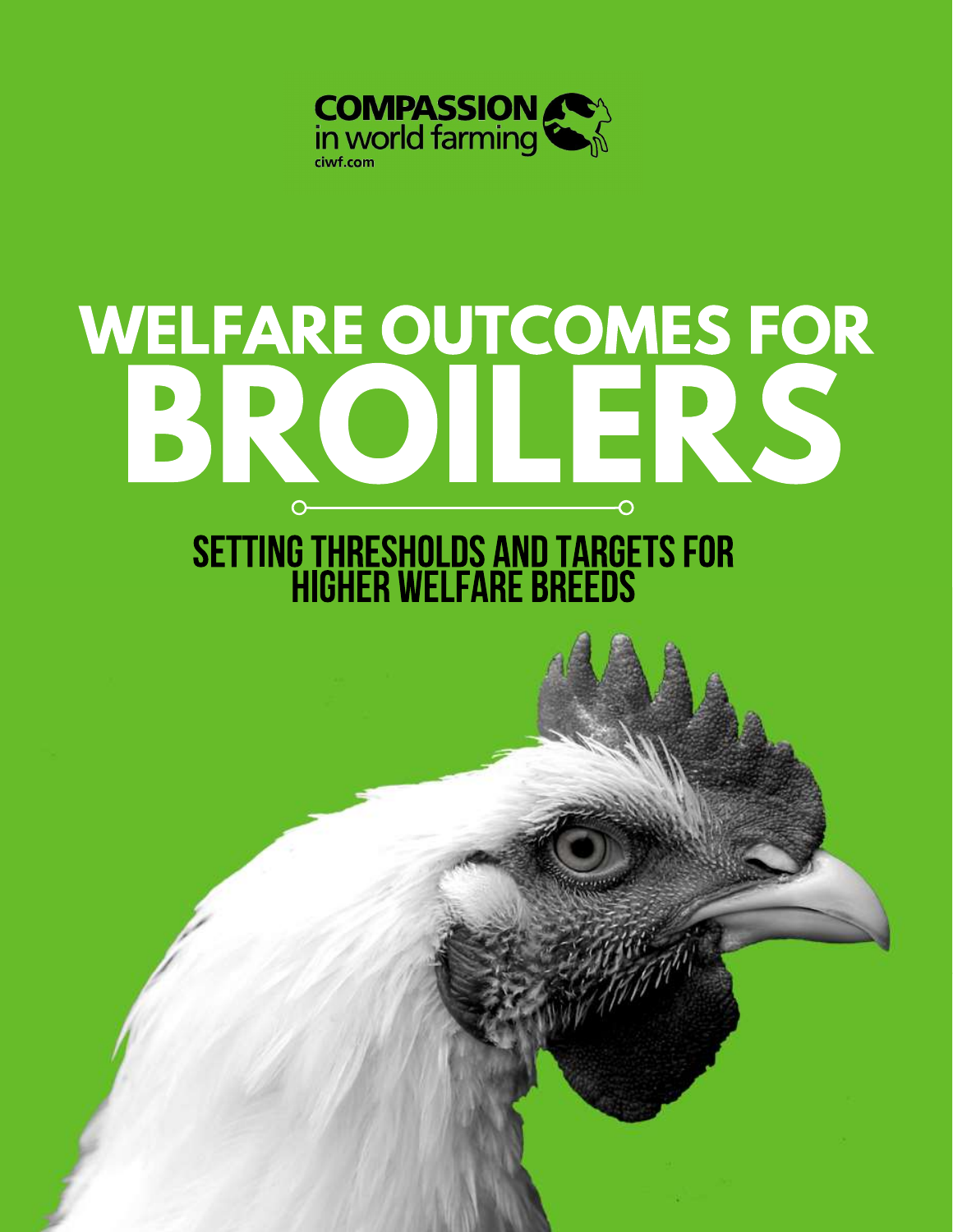#### THE NEED FOR HIGHER WELFARE BREEDS O--0

There is significant research on the welfare issues in today's industry standard, fastergrowing (FG) broiler breeds. These strains of broiler chickens have been genetically selected for fast growth and increased breast muscle mass, with daily weight gains around 95g/day at 5 weeks of age. $1-3$  Welfare concerns related to fast growth and high breast meat yields include low activity levels, reduced behavioral expression, a higher prevalence of contact dermatitis and cardiovascular disease, and poor leg health. These conditions can lead to chronic pain, impaired locomotion, leg weakness, and mortality.<sup>4,5</sup>

New research continues to support that slower-growing (SG) commercial strains - with more balanced body confirmations - have a greater potential for better welfare outcomes in well-managed flocks than today's faster-growing breeds. For example, commercial studies comparing SG broilers (birds with an average weight gain of 45-53 g/day) to a FG strain (birds with an average weight gain of 63 g/day) found lower mortalities and carcass rejections, better gait scores, and lower incidences of footpad and hock burn lesions in the SG birds.<sup>6,7</sup> Other welfare outcomes shown to be favorable in SG birds, include: better mobility (e.g., better gait, group obstacle test scores), straighter leg conformations (e.g., less valgus-varus angulation), and higher frequencies of welfare-positive behaviors, such as perching, ground scratching, and play.<sup>6,8-13</sup>

Whereas a decrease in daily growth rate is often correlated with positive welfare outcomes, the potential for higher welfare is not only related to the growth rate of the birds, but to an increased robustness and ability to thrive in enriched environments. This is often due to differences in the conformation and muscle mass distribution of birds classified as "slower-growing". As such, there has now been a shift to refer to these breeds more accurately as 'higher welfare' breeds.

In addition to scientific research on welfare issues in conventional broiler breeds, public concern about the way in which chickens are raised continues to grow. According to a 2018 survey sponsored by the National Chicken Council (NCC) $<sup>14</sup>$ , 78% of respondents expressed</sup> concern about how chickens are raised. More specifically, 78% of consumers are concerned about how chickens are being bred to optimize meat production, with 61% expressing concern with the time it takes to raise a chicken. Consumer awareness and unease increased for all of these purchasing considerations from the previous year.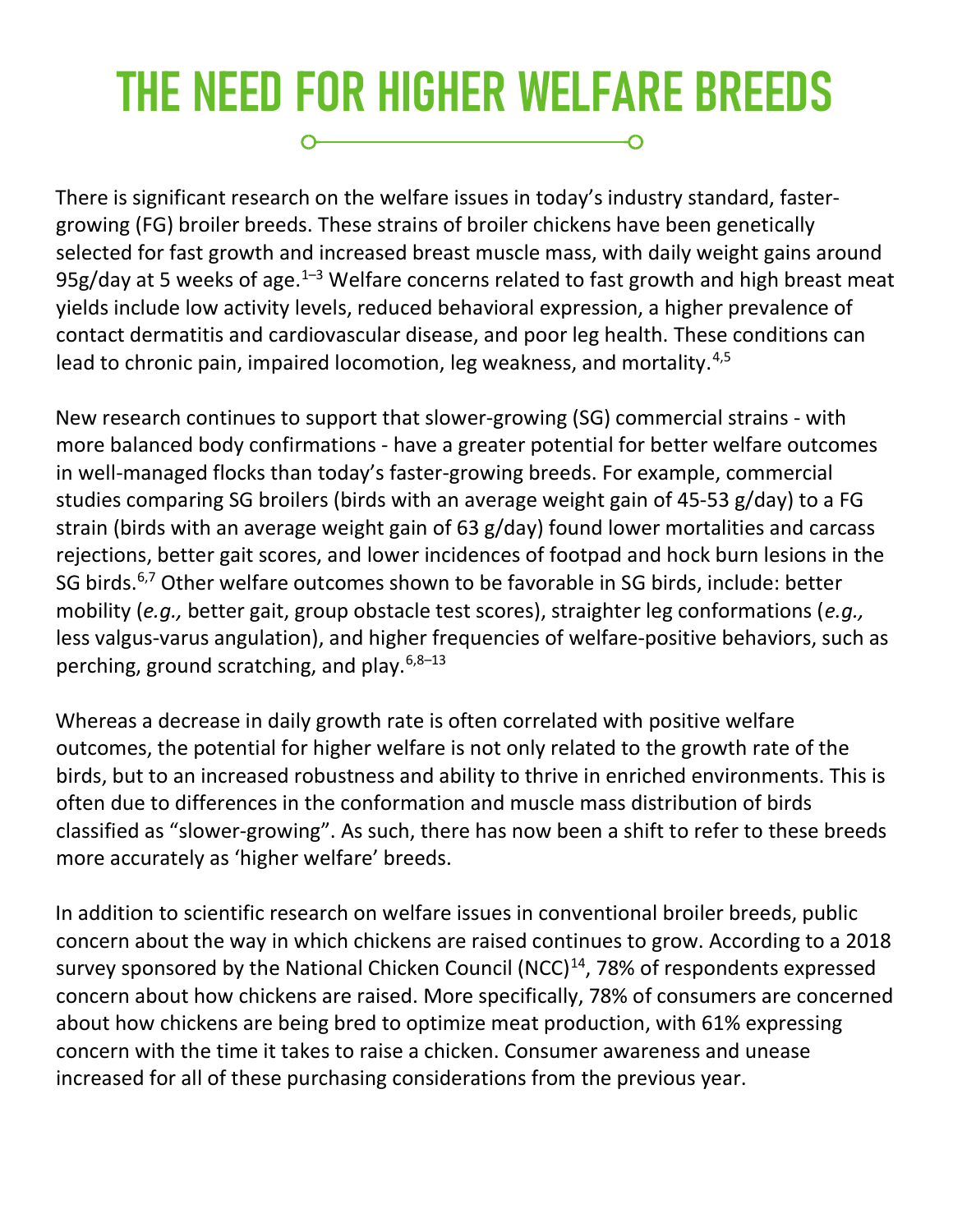In the US, food businesses have responded to both scientific information and public concerns regarding the welfare of broiler chickens by adopting commitments to:

- a) Transition to breeds that demonstrate higher welfare outcomes approved by the Royal Society for the Prevention of Cruelty to Animals (RSPCA) or Global Animal Partnership (G.A.P.);
- b) Reduce stocking density to a maximum of 6 lb/sq ft and prohibit broiler cages;
- c) Provide birds with an improved environment inspired by G.A.P.'s baseline standards, including deep & friable litter, a minimum level of daytime lighting & a continuous period of darkness for birds to rest each day, and at least 1 type of functional enrichment available for the flock to use;
- d) At slaughter, chickens must be processed in a manner that avoids pre-stun handling and instead utilizes a multi-step controlled-atmosphere processing system that induces an irreversible stun;

#### e) Demonstrate compliance with the above standards via third party auditing and annual public reporting on progress towards these commitments.

This document offers guidance in support of these commitments, especially with regard to the transition to approved breeds with higher welfare outcomes. The main objective of the document is to provide an understanding of the definition and role of welfare outcomes in the overall assessment of animal welfare. To this end, it offers definitions of animal welfare indicators, inputs, and outcomes, and presents a comprehensive list of welfare outcomes commonly used in the assessment of broiler welfare, with thresholds for each outcome specifically for higher welfare breeds.

## WELFARE INDICATORS, INPUTS, AND OUTCOMES

### DEFINITION AND SCOPE

Animal welfare pertains to the individual and how it perceives its life in terms of avoiding negative physical and mental experiences, as well as having access to what they want and need. Animal welfare is not limited to good health and physical condition, but also includes good mental well-being and the ability to perform behaviors that are characteristic of the animal in question. For chickens, this includes pecking, scratching, wing-flapping, perching, and running. Because it involves all of these aspects, there is no straightforward or simple way to measure welfare. However, we can objectively sense the welfare state of an animal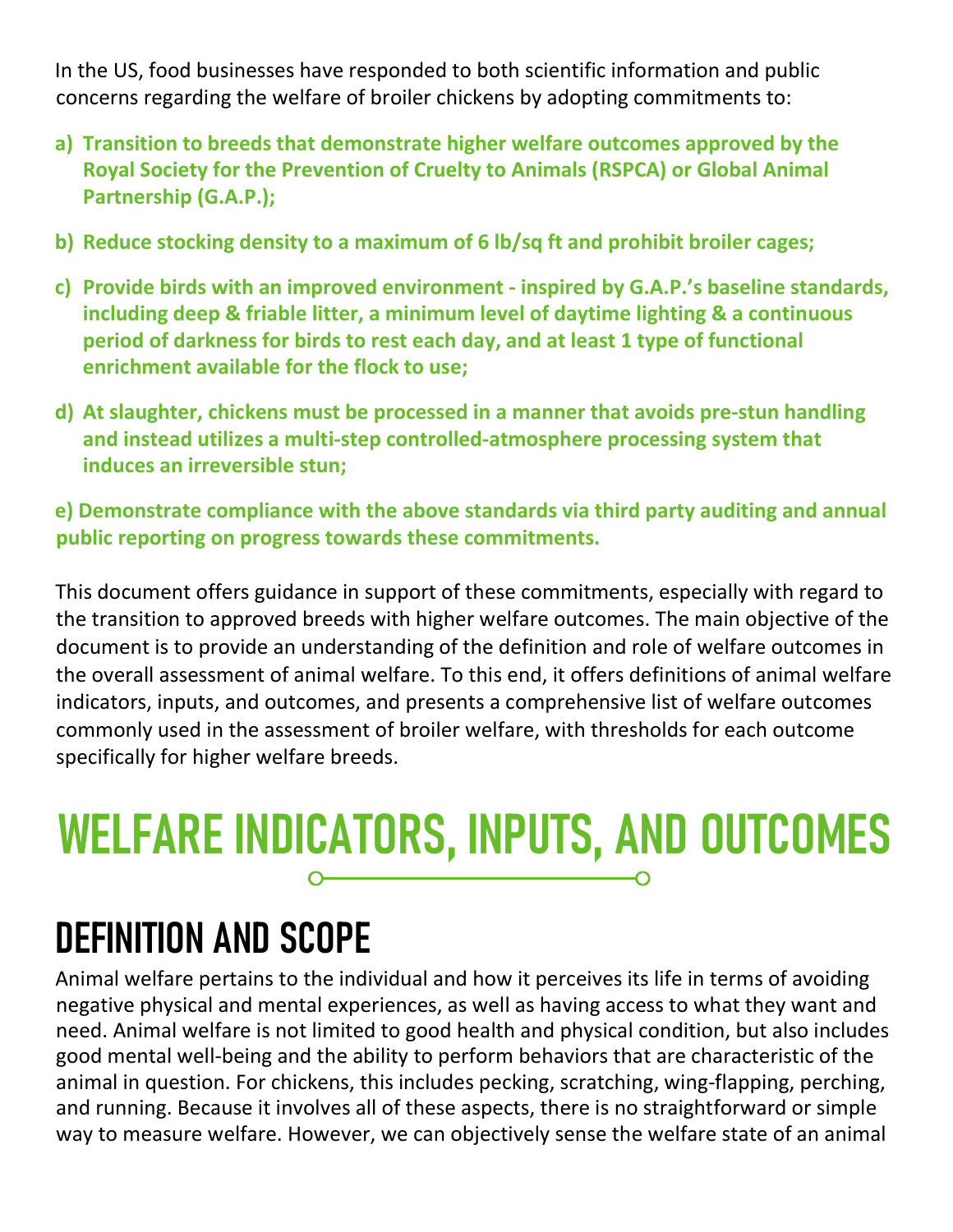based on two kinds of measures: the first relates to whether the animal has what it needs and wants to experience good welfare (*inputs*), and the second to if and how the animal is able to use these inputs to observably demonstrate that it has good welfare (outcomes).

## INDICATORS

When it is not possible to directly measure these inputs and outcomes, *indicators* are used as an indirect measure or proxy. For example, there is no single way to measure the input "good air quality", but ammonia levels are often used as a reliable indicator. Indicators act as reference values for performance or outcomes, but are not a measure of welfare, per se. Depending on when these indicators are being measured, they can be considered lag indicators or lead indicators. Lag indicators are those recorded at the end of a production cycle (often post-mortem), which can provide feedback on the overall performance of a flock.<sup>15</sup> Examples of lag indicators are: mortality, total leg culls, dead-on-arrivals, reject levels, level of contact dermatitis at slaughter (e.g., breast blisters, hock burn, and pododermatitis), and abnormal leg rotation (e.g., valgus-varus angulation).<sup>16</sup>

Lead indicators, on the other hand, are measured throughout the production cycle, and can be used to proactively change management and practices.<sup>15</sup> For instance, indicators that look at skin condition, such as hock burn or footpad dermatitis (FPD) assessments can be used as either lag or lead indicators. When assessed during the production cycle, hock burn and FPD indicators can help correct environmental and management factors linked to the development of skin lesions, such as poor litter quality. Indicators should be selected in a way that effectively measures the adequacy of inputs and their effects on welfare outcomes. Additionally, lag and lead indicators should be balanced such that measurements and results can be used to proactively improve welfare during the growth cycle, as well as to fine-tune practices in the long term.

## INPUTS

Animal welfare is influenced by intrinsic factors (genetics), and extrinsic factors (environmental provisions). Thus, good welfare requires good care, including good feeding, housing, breeding, health care, and a good overall environment. In the case of domestic animals, both genetic and environmental factors that are known to influence welfare outcomes are considered **inputs** and should be well managed to ultimately deliver good outcomes (physical, mental, and behavioral). Relevant inputs include:

• Good Housing: No cages, but instead environments with good design features, sufficient space to live (stocking density not to exceed 6 lb/sq ft), and functional areas (e.g., separate resting and activity areas).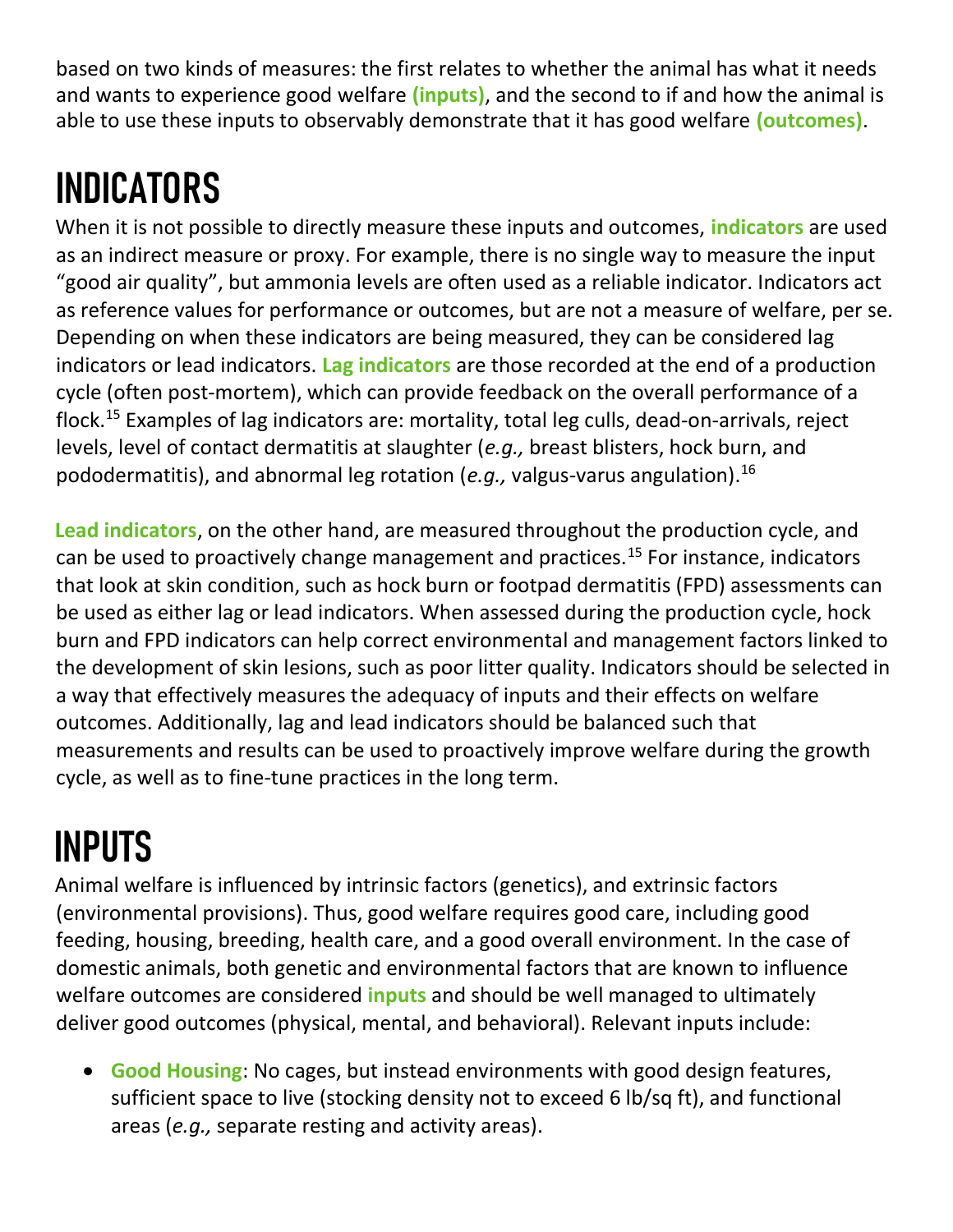- **Good Environment:** In addition to the structural elements described above, the environment of the house must provide good ventilation, climate control to maintain comfortable temperature and relative humidity for the animal's type and age, good litter quality (with friable litter covering the entire floor), and an enriched, stimulating environment to meaningfully occupy the animal. Examples of acceptable enrichments are straw bales, scattered grains, perches and platforms, edible hanging enrichments, pecking blocks, ramps, and shelter structures.
- Good Breeding: Healthy genetics is perhaps the most important input, as it not only directly impacts important welfare outcomes, but also determines the animal's potential to use the available inputs (e.g., environmental enrichments) to further achieve good outcomes.
- Good Healthcare and Husbandry: Adequate housing, environment, and breeding are likely to result in better health outcomes for broilers, decreasing the need for nontherapeutic use of antibiotics and other medications often needed to sustain the growth of unhealthy birds in crowded, barren environments. Good husbandry and handling, from chick placement to slaughter, is key to ensuring that these good outcomes translate to higher-quality products. Adequate handling of broilers during transport and slaughter is essential; chickens must be handled in a manner that avoids pre-stun handling and instead utilizes a multi-step controlled-atmosphere processing system that induces an irreversible stun.

## **OUTCOMES**

The focus on outcomes to assess and monitor animal welfare is a widely accepted approach, as it stays true to the definition of welfare as an animal-centered measure. However, because outcomes are directly influenced by inputs, their adequacy as a measure of welfare depends on whether these inputs are provided, and on the availability of suitable indicators.

Additionally, outcomes must not only serve as an assessment tool, but also inform plans to improve welfare and mitigate potential poor welfare situations. Measuring outcomes without considering the various inputs that influence them is unlikely to result in improved welfare for birds. For instance, a welfare policy may include a threshold value for the outcome "walking ability" (e.g., 95 percent of birds with gait scores 0, 1, or 2) - but without offering detail on what inputs are being provided to affect the outcome "walking ability". This could result in management practices that ignore or exclude entire categories of inputs known to affect that particular outcome, such as genetics, environmental enrichment, or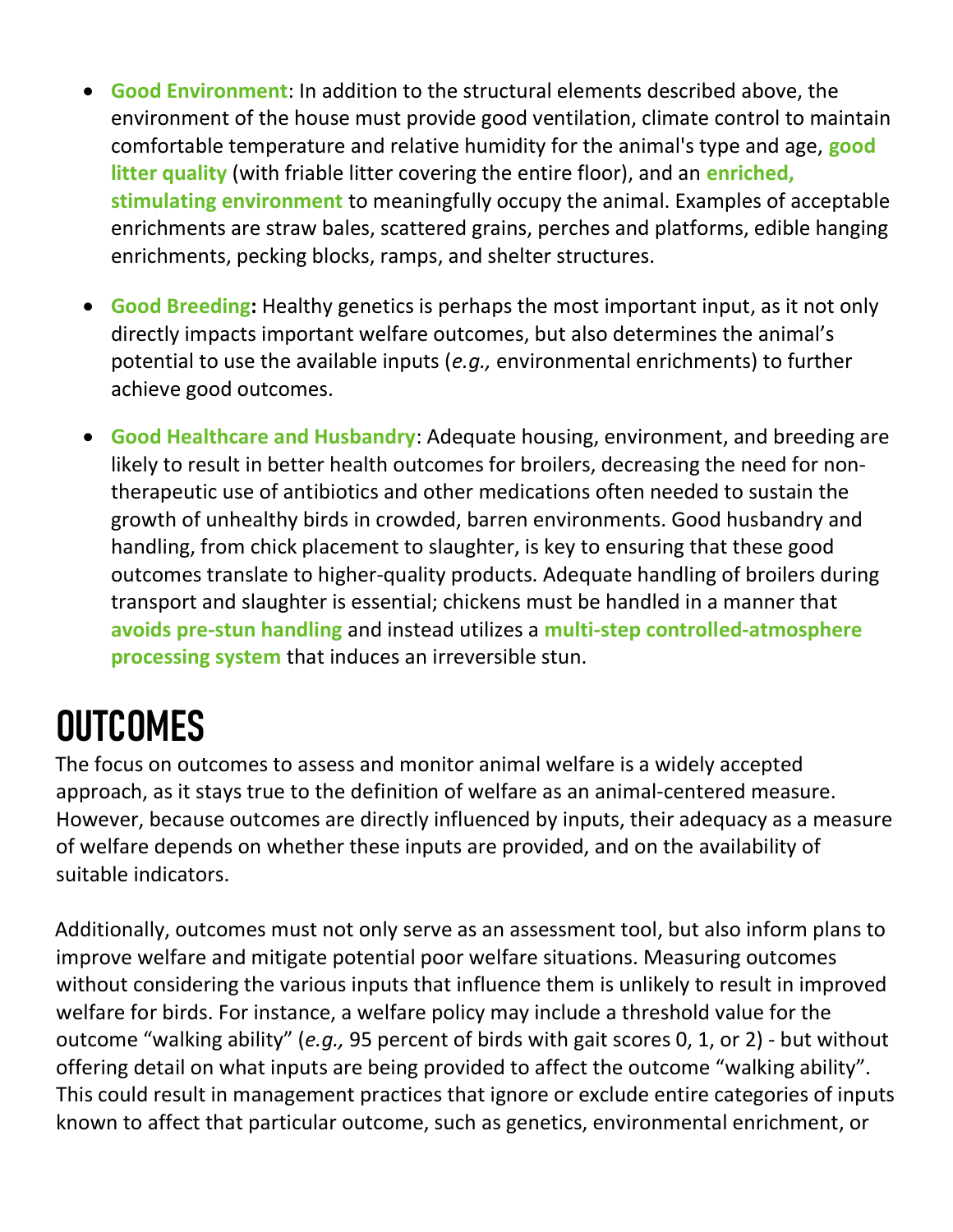sufficiently bright daytime lighting. A comprehensive and meaningful welfare plan should give equal importance to inputs, outcomes, and the indicators used to measure them, and make clear connections between what is provided to the animals, and what is expected in terms of outcomes.

## SELECTING THE RIGHT OUTCOMES

Welfare outcomes must be selected according to their potential to accurately portray the welfare state of an individual or flock. An important feature of welfare outcomes is that they provide robust evidence, which for the purposes of animal welfare assessment must be repeatable, valid, and feasible to obtain.<sup>17</sup> Other features of good welfare outcomes are:

#### PRACTICAL:

Outcomes should be reasonably simple to assess on-farm, on a commercial scale, by a trained observer. Gait scoring, although reliable, requires a significant time investment, and can be challenging for commercial scale operations. In such cases, methods may be modified such that reliability is not compromised; for instance, manual gait scoring using a transect method has shown good results in terms of interobserver reliability, as well as time and personnel requirements.<sup>18</sup>

#### NON-INTRUSIVE:

Preference should be given to outcomes and indicators that can be measured with minimal disturbance to the animal. Additionally, assessments should be conducted such that more intrusive measurements are conducted last.<sup>19</sup> For example, optical flow measures use webcam technology to record bird movement patterns, which are then analyzed using image vector analysis. This fully-automated and non-intrusive method has shown potential to substitute manual gait scoring on commercial farms.<sup>20</sup>

#### ROBUST:

Outcomes should deliver consistent, reliable results despite changes in environmental variables (e.g., seasonal variations in temperature or humidity). Robust outcome measures should also have good inter-observer reliability.<sup>19</sup> For an outcome to be robust, it must be tested against other methods and proven to be the most reliable, both in terms of replicability and alignment with the most recent science. For example, whereas systems that automatically monitor broiler activity can be used to assess walking ability, these methods must be tested and validated against the standard method used to assess lameness, which is gait scoring.<sup>21</sup>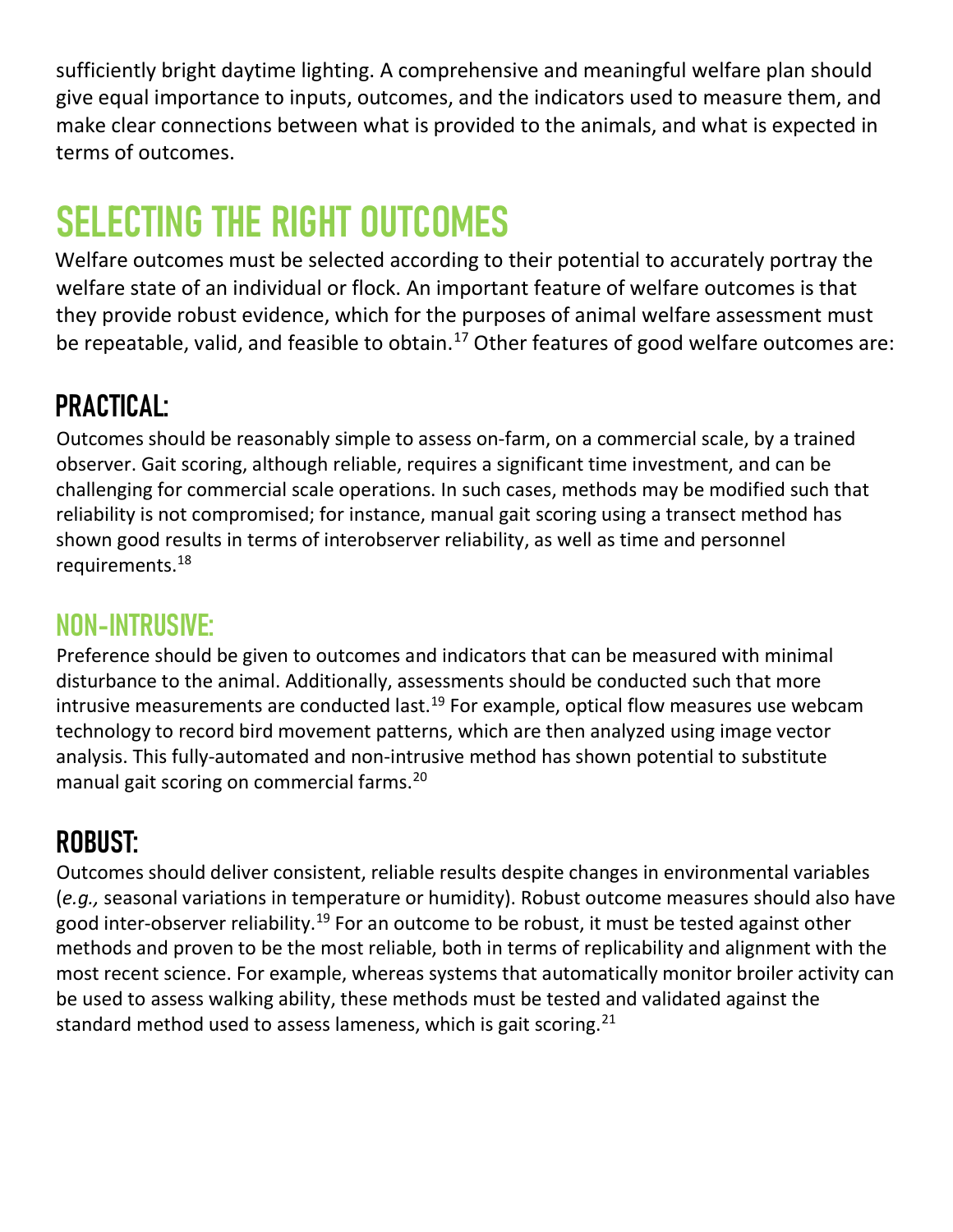#### INTEGRATIVE:

As no one outcome or indicator is able to provide a full picture of animal welfare, they must be selected for their potential to complement other measures to offer a comprehensive assessment of an animal's welfare. An integrative outcome is also one that is able to convey information about the historical welfare status of the animal. For example, the presence of severe footpad lesions (FPD) not only tells us about the welfare of the animal in that moment (pain or discomfort are present), but also about welfare issues leading up to that point (e.g., wet litter, low bird mobility, poor ventilation, or susceptible skin).<sup>19</sup>

#### PROGRESSIVE:

In the context of a comprehensive welfare plan, the role of an outcome measure is twofold: to monitor welfare so it can be maintained at an acceptable level, and to use results to improve welfare based on the welfare potential of the animals in question. Outcome measures must offer the possibility of setting and modifying thresholds based on observed results to ensure continuous improvement to animal welfare. For instance, many third-party auditing schemes require certain welfare indicators or outcomes to be measured for every flock at key time points (e.g., during the final week prior to slaughter or at the slaughter facility).

The G.A.P. 5-Step<sup>®</sup> Animal Welfare Rating Standards for Chickens Raised for Meat<sup>22</sup> are a good example of the use of progressive outcomes. Footpad dermatitis (FPD) scores must be calculated for every flock reared under G.A.P. certification. When the total FPD score for a flock fails to meet the specific step threshold, an intervention plan is created to identify why the problem has occurred and for actions to be put in place to prevent the issue occurring for future flocks. G.A.P. certification also had different FPD thresholds for the step levels of the program. Systems certified as Step 1 must have a total FPD score less than 20. Flocks under steps 2 and 3 need to have a FPD score of 15 or less, while Step 4 flocks are required to have a FPD score of 5 or less. Higher step levels of the G.A.P. program provide greater amounts of outdoor access with birds at Step 4 and above living primarily on pasture. Given birds living outside experience a wider range of environmental conditions than birds housed indoors, it is important to maintain higher targets for footpad health.

## USING OUTCOMES TO MONITOR AND IMPROVE WELFARE

Regularly scoring relevant outcome measures can identify welfare problems and be used to set thresholds, define targets for good welfare, and benchmark for *improvements* through an active program—and all of these must be informed by scientific findings. When commercial trials are used, they must be carefully designed such that the treatments, treatment levels, and the data measures provide meaningful information about what is deemed acceptable in terms of welfare. Trials should avoid replicating research on issues for which there is already a substantial body of evidence and should instead aim to provide evidence for outstanding research questions.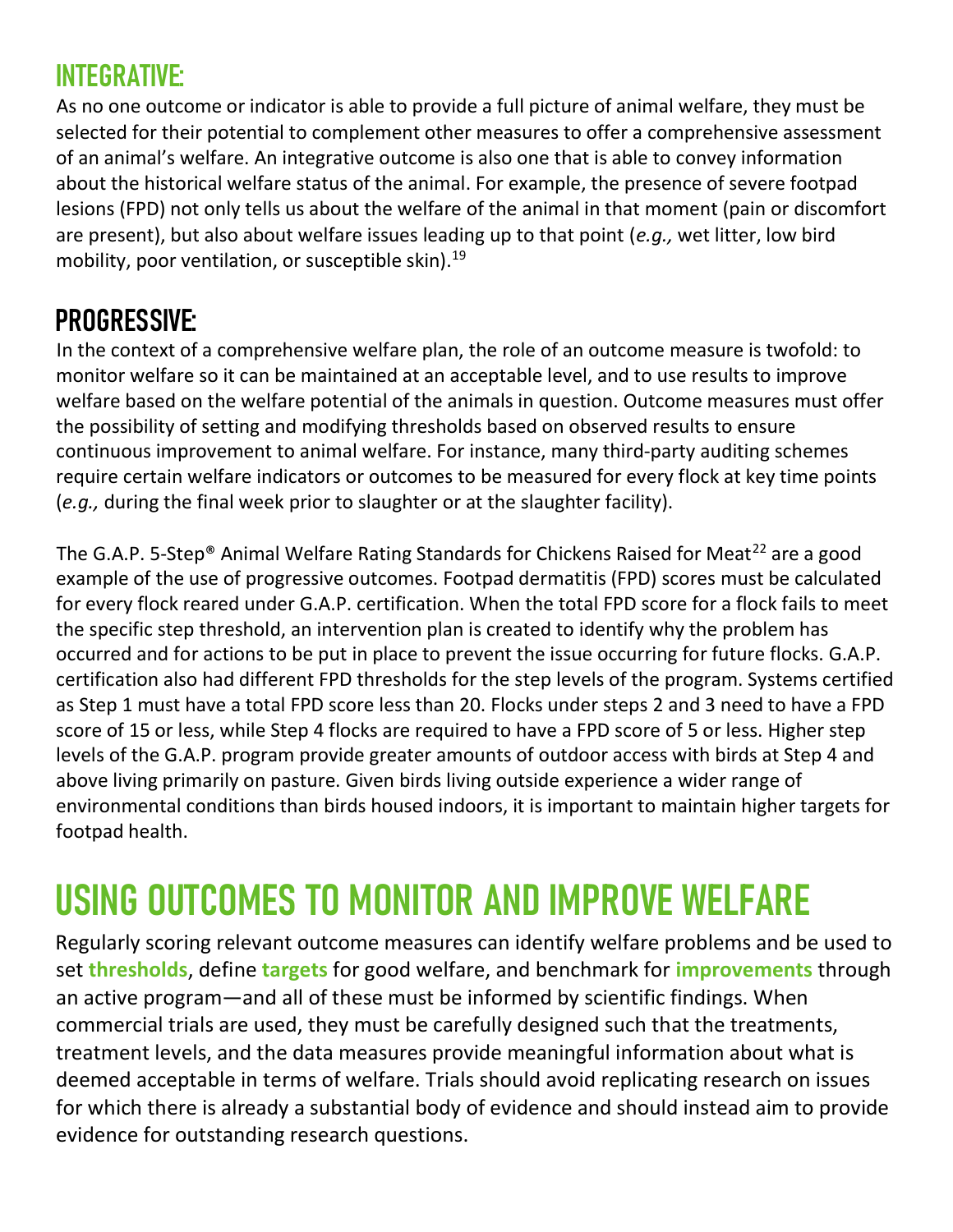When interpreting scientific research to determine outcomes and set thresholds, it is important to keep in mind that what might be statistically significant is not necessarily significant for welfare from the perspective of the animal (which is what ultimately matters). This is especially important when deciding on thresholds and targets for issues that have not been thoroughly researched, or for which research results remain ambiguous. In these cases, it is useful to consider the correlations between different relevant outcomes, to set targets that will result in improvements for all of the correlated outcomes.

For example, it may be difficult to determine what the target activity level is for higher welfare broiler breeds. From the existing research on activity levels in broiler chickens, we can clearly see that the today's industry-standard breeds have been heavily selected for performance traits, such as rapid growth and greater breast meat yields, but at the cost of their health and behavioral expression. These faster-growing (FG), conventional breeds have weaker legs that results in impaired walking so these birds spend more time inactive sitting idle and ingesting feed. $6,10-12$  These breeds have been observed to spend as little as 7% of their time actively moving (i.e., walking, running, or foraging).<sup>23</sup> Even when provided with enrichments (e.g., straw bales, roughage, or dust-bathes), today's FG breeds are still less active than slower-growing (SG) strains without these additional environmental provisions.6,24 In contrast, SG broilers selected for improved physical and behavioral welfare outcomes are more active (35-55% of total observation time)<sup>9,25,7</sup> and spend more time walking<sup>26</sup> than the current FG breeds throughout their lives.<sup>12</sup> Under commercial settings, these higher welfare broilers show a wider range of natural behaviors indicative of positive welfare than FG breeds. When compared to conventional breeds growing ~65  $g/day$ , SG breeds ( $\leq$ 53 g/day) appear more physically able to engage with enrichments – especially perches and straw bales at older ages, and will move more often into open spaces of the barns to play.  $6,7,9,26,27$ 

Whereas as this research points to a higher potential for activity in SG birds, it does not suggest what the target levels for activity should be. Here, it is important to keep in mind that welfare, from the animal's perspective, involves avoiding negative experiences (pain and frustration) as much as enjoying positive ones (e.g., foraging, perching). As such, looking for correlations between outcomes that focus on avoiding poor welfare (e.g., gait scoring or walking ability), with those that focus on welfare-positive states (e.g., activity, play, foraging, dust-bathing) can offer valuable insights when setting targets for welfare outcomes.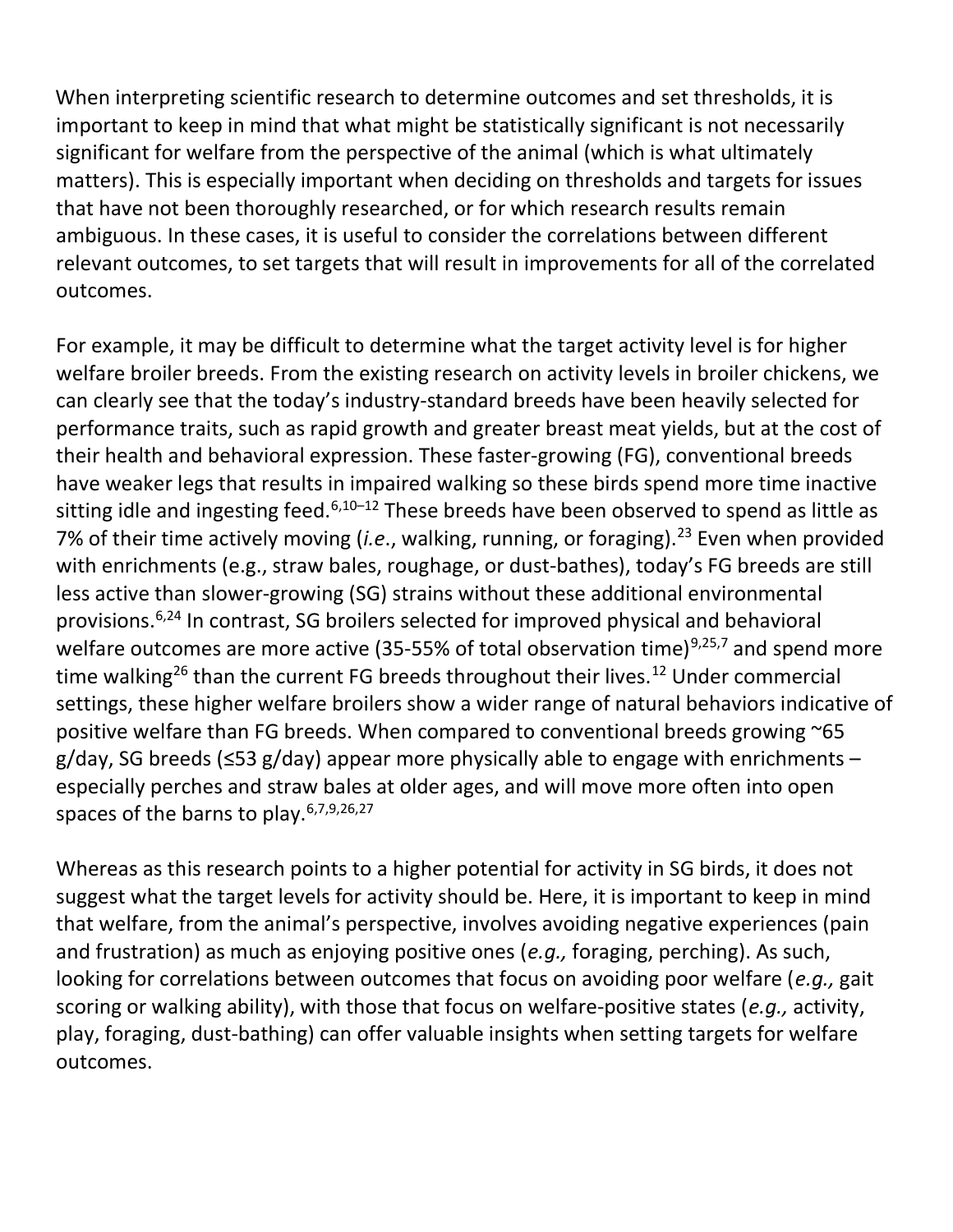Correlating different outcomes, as well as outcomes and inputs, can help fine-tune thresholds and is important in designing a welfare program focused on the maximization of positive welfare states, rather than just avoiding the worst-case scenarios.

Welfare programs designed around the assessment of outcomes should clearly:

- 1) Establish acceptable thresholds (or ranges) for each outcome or indicator;
- 2) Acknowledge correlations between outcomes when setting thresholds (e.g., FPD is known to affect walking ability, so these measures should be assessed with this in mind);
- 3) List the inputs and provisions which are necessary to achieve the desired outcomes;
- 4) Contain a list of actions to mitigate poor welfare situations (e.g., "birds with a gait score of 3 or higher shall be humanely euthanized");
- 5) And include a timeline for assessments of outcomes (including both lead and lag indicators), mitigation of poor welfare situations, and periodic revision of the program as a whole.

## TRANSPARENCY AND ACCOUNTABILITY

Transparency is an additional factor in the use of outcomes to assess and improve welfare. Transparency involves providing clear, sufficient, and timely information to both internal and external stakeholders. From a food business perspective, this includes sharing animal welfare commitments, detailed plans, and policies (including inputs and resulting welfare outcomes), as well as progress reports with consumers and investors. Sharing detailed information about animal welfare practices and policy is an important way to foster consumer trust, as labeling often fails to give consumers the information they are seeking with regard to the treatment of animals or other product attributes.

Accountability involves a willingness to have animal welfare commitments publicly scrutinized, and to be responsive to public concerns arising from the disclosure of policies and progress reports. Transparency and accountability are the final link in ensuring continuous progress for farm animal welfare.

## OTHER CONSIDERATIONS

• Seasonal/regional variation: This should be acknowledged as a factor, but it does not necessarily invalidate outcome measures or assessment tools. Seasonal variation has been shown to affect litter moisture and other environmental factors that may cause variation in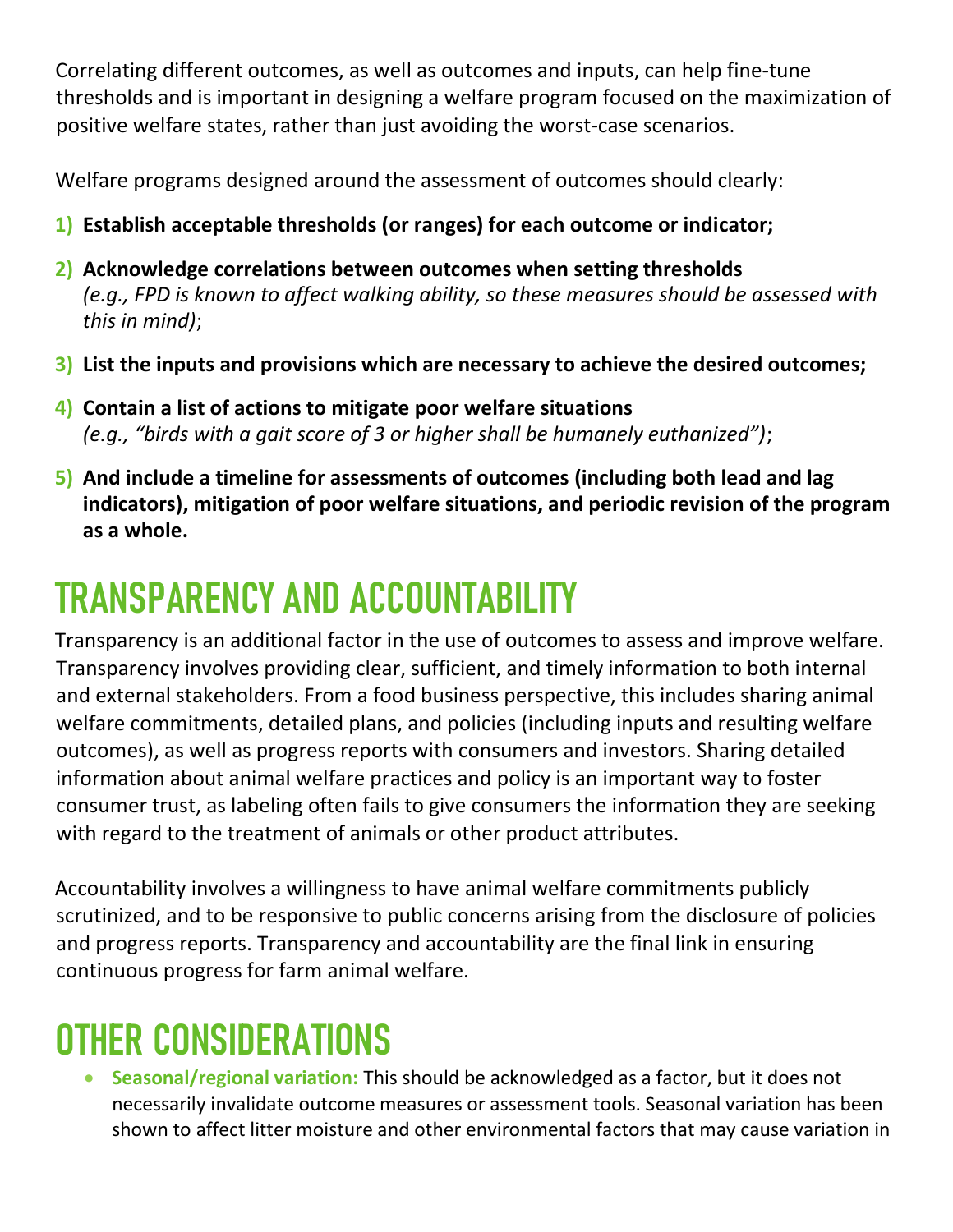welfare outcomes. For example, a study on prevalence of footpad dermatitis (FPD) in Dutch broiler flocks found that FPD scores were lower in the warmer months.<sup>28</sup>

- Scalability: For use at farm level, outcomes must be scalable in addition to being meaningful measures of welfare. This can be achieved in a number of ways, including using individual assessment in small samples in combination with transect assessments of whole flocks, and the use of automated monitoring technologies and techniques such as optical flow, vocalization analysis, etc.
- Inter-observer reliability: Outcome measures and indicators selected, as well as methods used to collect data must enable inter-observer reliability. Periodic training and assessment against "gold standard" observers are good ways to increase reliability.

### SELECTING AND MEASURING WELFARE OUTCOMES FOR HIGHER WELFARE BREEDS O

Monitoring welfare outcomes at the farm level, and especially at commercial scale, is a resource-intensive activity. As such, outcome measures should be carefully selected to reflect welfare priorities based on the experiences of the animals themselves (rather than how feasible they are to assess, for example). With regard to breed/genetics, the central question guiding outcome selection should be: which outcome measures are better suited to track the welfare potential of higher welfare breeds in good baseline environments? Selection of welfare outcomes must also consider the following sources of information:

- Research on outcomes for today's conventional, faster-growing (FG) breeds under improved environmental conditions: The vast majority of research on broiler welfare outcomes involves the use of today's industry-standard FG breeds in experimental or commercial trials. Whereas results from this research may not be directly applicable to higher welfare breeds, it provides relevant information on what the thresholds may be for these outcomes when only environmental and management conditions are improved. For example, the results of a large-scale study of welfare outcomes in commercial broiler production in varying environmental circumstances helped establish baseline levels for leg straightness, hock burn, footpad dermatitis, and other outcomes for FG broilers. These values have been referenced to set thresholds in breed assessment protocols.<sup>29-31</sup>
- Research comparing commercial slower-growing (SG) to the current FG breeds: This research provides insight into if and how much baseline outcome levels may differ in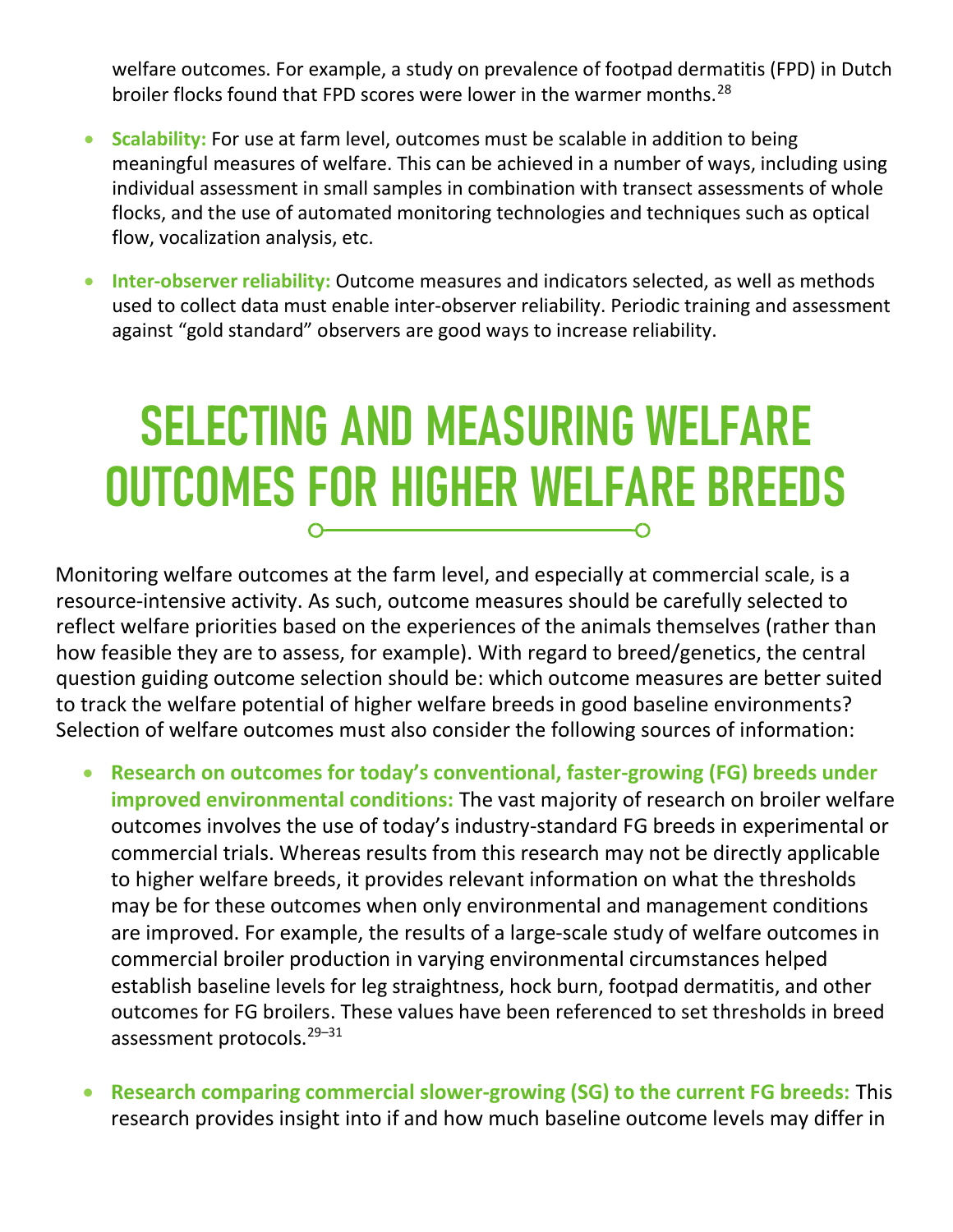SG breeds when compared to FG breeds. This information may be used to establish outcome thresholds specific to higher welfare breeds, which are likely to present a more reliable picture of the welfare state of birds with a higher welfare potential. For example, a 2020 study found healthy hocks in only 23.5-40.7% of birds of three most commonly used FG breeds (Cobb 500, Ross 308, & Hubbard Flex) compared to 81.2% of birds from a commercially-available SG breed (Hubbard JA757). Only 16.1% of SG birds had pink and/or swollen hocks versus 50.4-68% of the birds from the FG strains.<sup>10</sup> If both of these populations were assessed using a protocol where a "passing score" for hock burn was "85% of birds with HB scores 0 (healthy) or 0.5 (pink and/or swollen hocks)", all the FG and SG birds would pass, regardless of the SG birds' demonstrated potential for better results for this particular outcome.

• Research on potential of SG breeds in higher welfare environments: When setting outcome thresholds, it may also be useful to know what outcomes are likely to be for higher welfare birds in optimal welfare situations (e.g., well-managed, pasture-based systems). Research conducted in these conditions may be used to make projections for welfare improvements based on these best-case scenarios. For example, a study comparing eight broiler chicken lines (seven SG higher welfare & one FG conventional breed) reared under EU traditional free range standards with access to an outdoor range with forage reported the SG breeds spent 25.4-71.5% of time moving (i.e., walking, running, and foraging) versus 7.0% of FG birds at  $\sim$  81 days of age.  $25,32$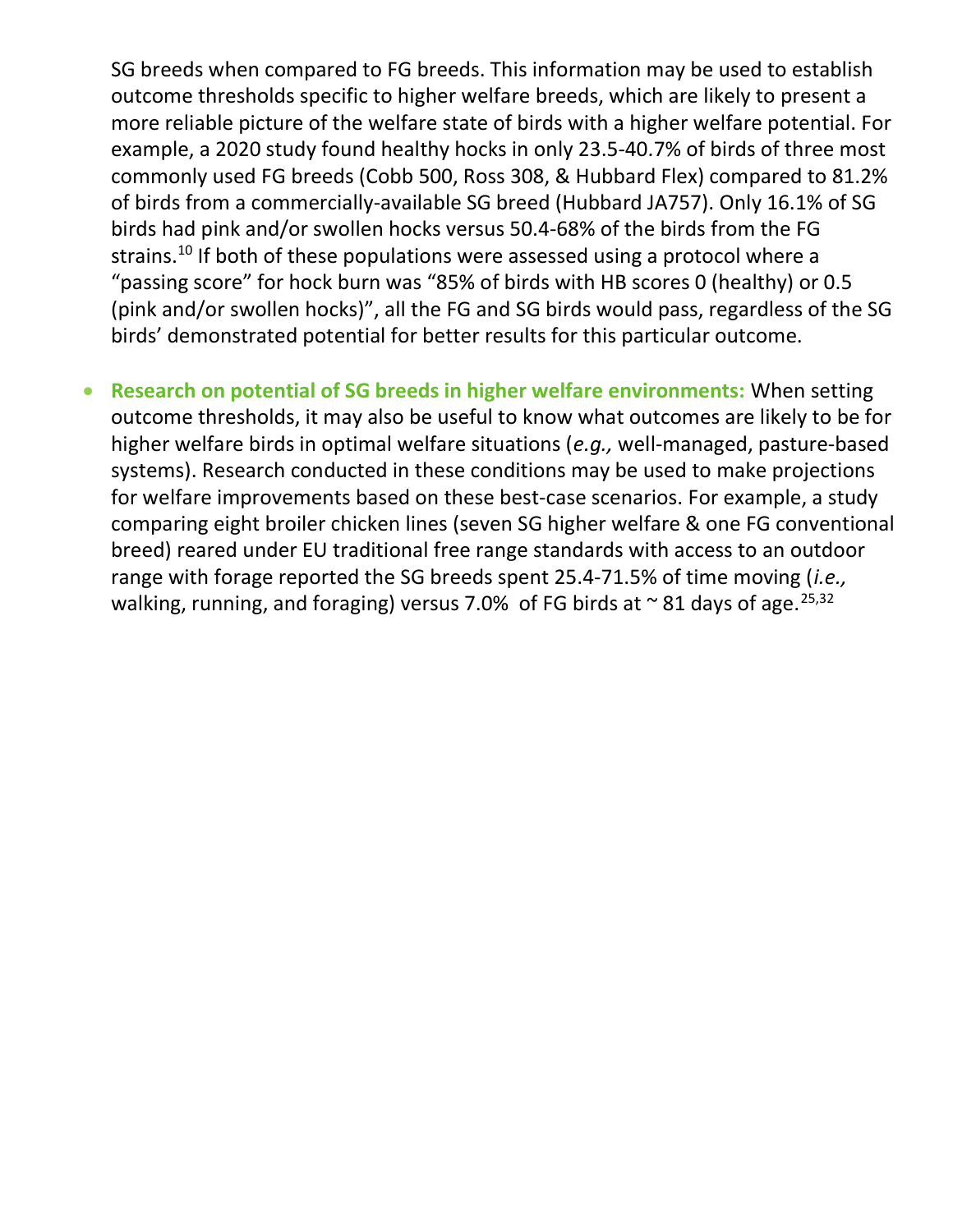## DEVELOPING THRESHOLDS FOR HIGHER WELFARE BREEDS

 $\sim$ 

In addition to the sources listed above, two important sources of information for selecting outcomes and setting thresholds are the available broiler breed welfare assessment protocols from the Royal Society for the Prevention of Cruelty to Animals (RSPCA)<sup>29</sup> and Global Animal Partnership (G.A.P.).<sup>33</sup> It is important to keep in mind that the thresholds listed are for breeds tested in enriched indoor systems, and therefore thresholds may need to be adjusted for testing breed suitability to systems with outdoor access or rearing breeds primarily on pasture.

-0

The table below provides a comparison of the welfare outcomes and thresholds for the RSPCA's Broiler Breed Welfare Assessment Protocol<sup>29</sup> and G.A.P.'s Broiler Chicken Assessment Protocol.<sup>33</sup> While the RSPCA assessment measures these outcomes in a test breed at final body weight of 4.85 lb (2.2 kg), the G.A.P. protocol evaluates these outcomes in a test breed at two target body weights: 5.5 lb (2.5 kg) and 7 lb (3.2 kg) or to maximum of 84 days for breeds that never reach a weight of 7 lb.

The two assessments also differ in the application of thresholds. For the RSPCA assessment, any breed scoring above (or below) on the set threshold for a measure may be deemed to ineligible for approval. This regardless of how close or far the tested breed's value is from a set threshold. The performance of a breed for each outcome measured is weighed equally to determine whether a breed passes the RSPCA assessment. RSPCA-approved breeds can be used by companies signed up to the North American Better Chicken Commitment.

In contrast, the G.A.P. protocol scores test breeds on how much they vary from the thresholds set for each of the 12 welfare outcomes measured at the two target weights. A breed is then evaluated based on a total summed score (out of 100%) across all of the assessed measures. A breed with total score of 80% or above is eligible for use in the G.A.P. program, as well as the Better Chicken Commitment for the US & Canada. This feature of the G.A.P. breed assessment process to meant to ensure breed approval decisions are based on biological importance versus one-off numerical differences in the data. However, assessing breeds based on a combined final score could also cover up a breed having poor performance on a single outcome if the breed scored in line with the higher welfare thresholds for the other welfare traits measured.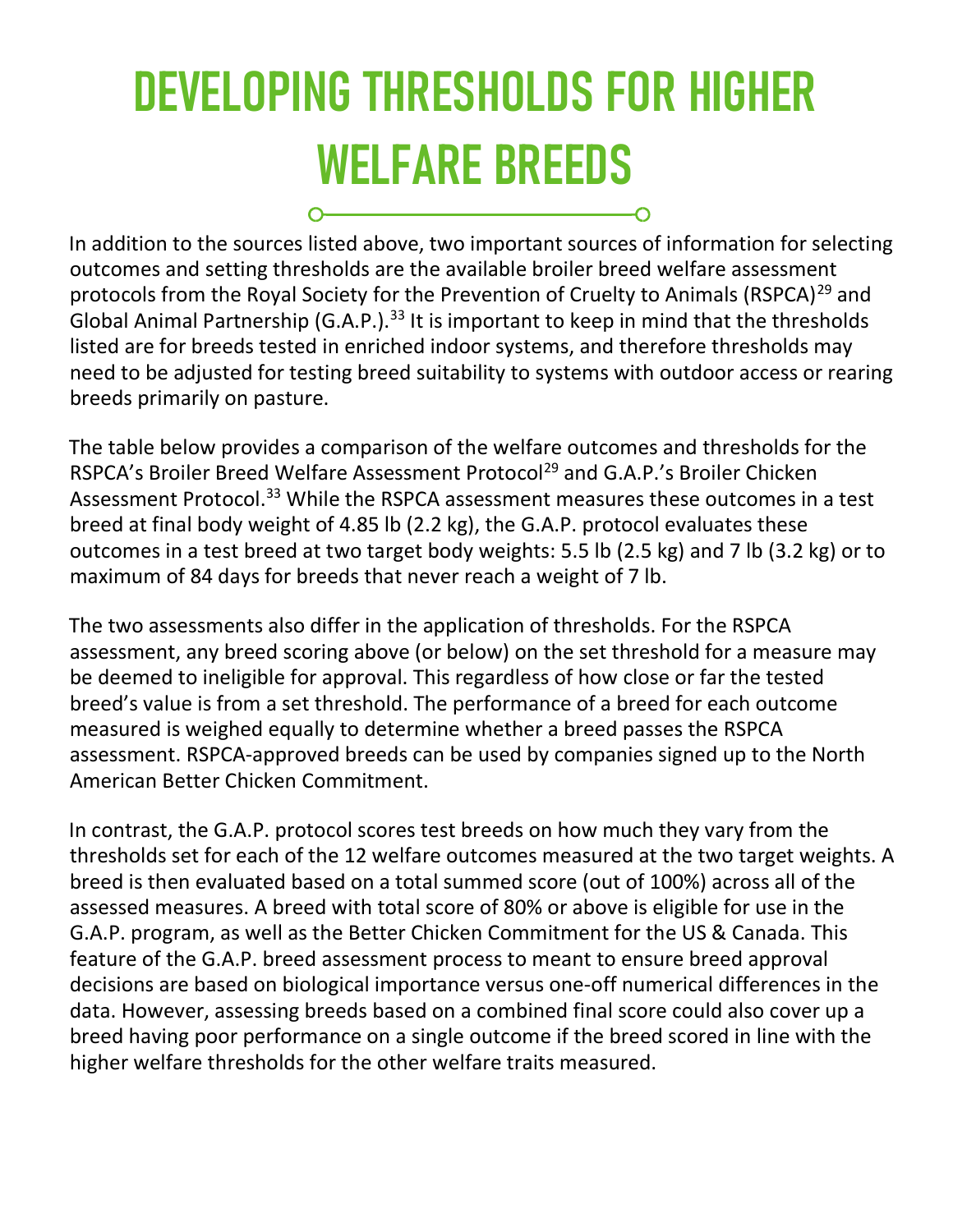#### HEALTH AND PRODUCTIVITY OUTCOMES

| <b>OUTCOME OR</b><br><b>MEASURE</b>                                                                                       | <b>RSPCA BROILER BREED</b><br><b>WELFARE ASSESSMENT</b><br><b>PROTOCOL</b>                                                                                                                                                                                                                                                       | <b>G.A.P.'S BROILER CHICKEN</b><br><b>ASSESSMENT PROTOCOL</b>                                                                                                                                                                                                                                                                                                                                                                                                                                      |
|---------------------------------------------------------------------------------------------------------------------------|----------------------------------------------------------------------------------------------------------------------------------------------------------------------------------------------------------------------------------------------------------------------------------------------------------------------------------|----------------------------------------------------------------------------------------------------------------------------------------------------------------------------------------------------------------------------------------------------------------------------------------------------------------------------------------------------------------------------------------------------------------------------------------------------------------------------------------------------|
| Daily weight gain                                                                                                         | ADG calculated at 4.85 lb final body<br>weight<br>• Indoor $\leq 60$ g/day<br>• Free-range $\leq$ 52 g/day                                                                                                                                                                                                                       | No set thresholds. Individual bird<br>weights recorded weekly as well as<br>daily as birds approach the two<br>target body weights (5.5 and 7 lb),<br>as well as the day of processing.                                                                                                                                                                                                                                                                                                            |
| <b>Feed consumption/FCR</b>                                                                                               | <b>Feed conversion ratio (FCR)</b><br>calculated at 4.85 lb body weight<br>No threshold or reference value<br>provided                                                                                                                                                                                                           | Feed intake measured weekly<br>FCR calculated weekly and at both<br>target weights (5.5 lb and 7 lb)<br>No thresholds or reference values<br>provided for these feed<br>consumption measures                                                                                                                                                                                                                                                                                                       |
| <b>Mortality</b>                                                                                                          | <b>Total mortalities:</b><br>$\bullet \leq 3\%$<br>(Excluding runts, other culls, and $1^{st}$<br>week mortalities)                                                                                                                                                                                                              | <b>Total mortalities:</b><br>$\bullet$ ≤ 2.50% (± 0.37) from day 8 to<br>5.5 <sub>1b</sub><br>• ≤ 2.50% (± 0.37) from 5.5 to 7 lb<br>(Excluding 1 <sup>st</sup> week mortalities)                                                                                                                                                                                                                                                                                                                  |
| <b>Culling &amp; rationale</b><br>(Legs, runts, sickness, other)                                                          | Leg culls, heart attack, ascites:<br>$\bullet$ $\leq$ 1% each<br><b>Other dead:</b><br>$\bullet$ $\leq$ 1.5%<br><b>Runts &amp; other culls:</b><br>• For information only<br>Birds culled if their gait score $\geq 4$ or if<br>in poor health and unlikely to benefit<br>from treatment.                                        | Culls from day 1 to 5.5 lb:<br>• $\leq$ 5% ( $\pm$ 0.21)<br>Culls from 5.5 to 7 lb:<br>• $\leq$ 2.5% ( $\pm$ 0.21)<br>Reasons for culling include runts or<br>birds with gait scores of 2, FPD<br>scores of 2, or HB scores $\geq$ 4, sick or<br>injured birds without chance of<br>recovery, or injured accidentally.                                                                                                                                                                             |
| <b>Skin lesion scores</b><br>[Incidence and severity of foot<br>pad dermatitis (FPD), hock<br>burn (HB), breast blisters] | HB measured using 0-2 scale<br>• HB scores 0 & 0.5 combined:<br>$\geq 80\%$<br>• HB score 0 but pink/swollen:<br>$\leq 25\%$<br>• HB score $0.5: \leq 10\%$<br>FPD measured on 0-2 scale<br>• FPD scores 0 & 0.5 combined:<br>$\geq 90\%$<br>• FPD score 0 but<br>pink/healed/swollen: $\leq 8\%$<br>• FPD score $0.5: \leq 1\%$ | HB measured using 0-4 scale<br>% Mild HB scores of 1 & 2:<br>• $\leq$ 15% ( $\pm$ 3.99) at 5.5 lb<br>• $\leq$ 20% ( $\pm$ 5.09) at 7 lb<br>% Severe HB scores of 3 & 4:<br>• $\leq$ 0% ( $\pm$ 1.15) at 5.5 lb<br>• $\leq$ 0% ( $\pm$ 1.24) at 7 lb<br>FPD measured on 0-2 scale<br>% Mild FPD Scores of 1:<br>• $\leq$ 35% ( $\pm$ 4.66) at 5.5 lb<br>• $\leq$ 45% ( $\pm$ 4.82) at 7 lb<br>% Severe FPD Scores of 2:<br>• $\leq$ 0% ( $\pm$ 1.92) at 5.5 lb<br>• $\leq$ 0% ( $\pm$ 2.69) at 7 lb |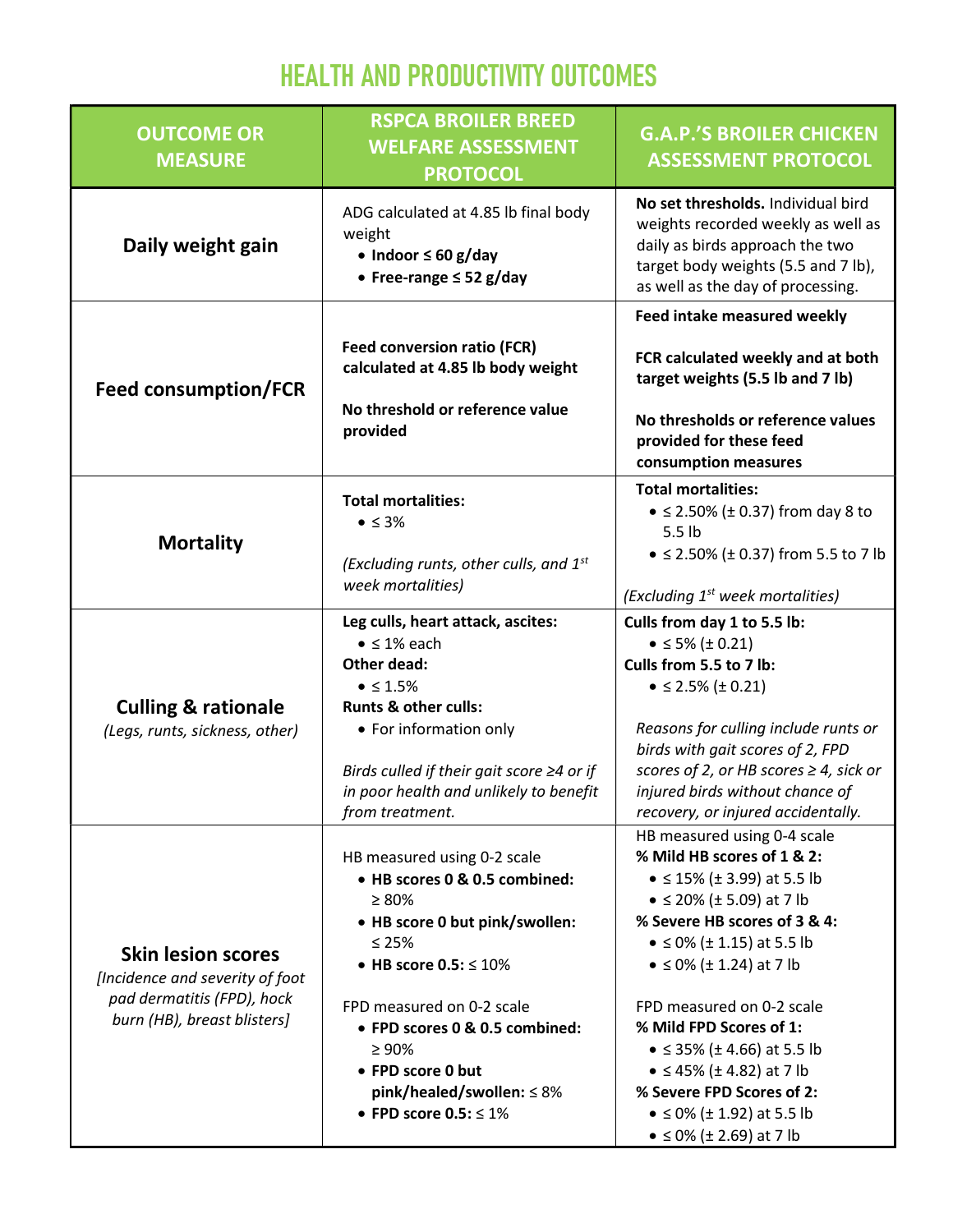| Leg health & mobility<br>(Lameness/gait scoring<br>/walking ability, leg<br>deviations/valgus-varus<br>angulation) | Gait measured using 0-5 scale<br>• Gait scores 0, 1, 2 combined:<br>$\geq 95\%$<br>• Gait score $2: \leq 60\%$<br>• Gait score $3: \leq 5\%$<br>Leg deviations (scored as angle-in,<br>angle-out, twist, or rotation):<br>• For information only | Gait measured using 0-3 scale<br>Gait score 1:<br>• $\leq$ 20% (± 0.50) at 5.5 lb<br>• $\leq$ 25% ( $\pm$ 0.50) at 7 lb<br><b>Gait score 2:</b><br>• $\leq$ 0% ( $\pm$ 0.50) at 5.5 lb<br>• $\leq$ 0% (± 0.50) at 5.5 lb<br><b>Valgus-Varus leg angulations</b><br>scored on 0-3 scale:<br>% Intermediate & severe (scores 2<br>& 3 combined):<br>• $\leq$ 0% (± 0.50) at 5.5 lb<br>• $\leq$ 0% (± 0.50) at 5.5 lb |
|--------------------------------------------------------------------------------------------------------------------|--------------------------------------------------------------------------------------------------------------------------------------------------------------------------------------------------------------------------------------------------|--------------------------------------------------------------------------------------------------------------------------------------------------------------------------------------------------------------------------------------------------------------------------------------------------------------------------------------------------------------------------------------------------------------------|
| Feather cover &<br>cleanliness                                                                                     | Feather cover scored from 0-2<br>• Scores 0 & 0.5: $\leq$ 70%<br>• Score $0.5: \leq 50\%$<br>• Score $1: \leq 30\%$<br>Breast plumage dirtiness measured<br>on 0-2 scale<br>• Score 0: 100%<br>• Score $1: \le 70\%$<br>● Score 2: ≤ 50%         | <b>Not assessed</b>                                                                                                                                                                                                                                                                                                                                                                                                |
| <b>Morbidity</b>                                                                                                   | The impact of illness during the trial<br>must be recorded. If illness results in<br>death, reason for death must be<br>recorded.                                                                                                                | The incidence of sickness/illness<br>must be recorded. If birds become<br>sick/ill, the number of birds<br>affected, diagnosis, treatment, and<br>outcome of treatment must be<br>recorded.                                                                                                                                                                                                                        |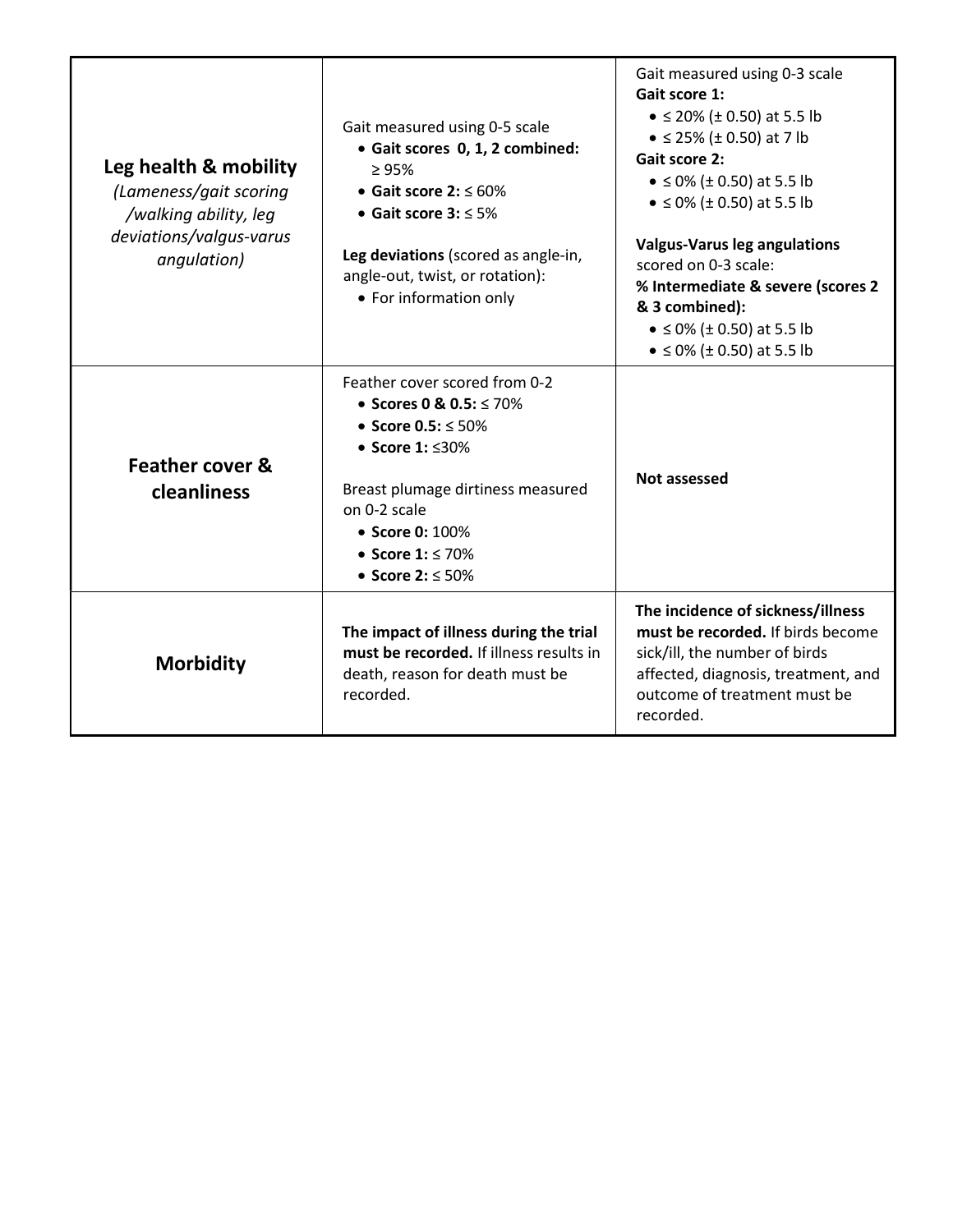#### BEHAVIORAL OUTCOMES

| <b>OUTCOME OR MEASURE</b>                                                                                                                                | <b>RSPCA BROILER BREED</b><br><b>WELFARE ASSESSMENT</b><br><b>PROTOCOL</b>                                                                                                                                                                                                     | <b>G.A.P.'S BROILER CHICKEN</b><br><b>ASSESSMENT PROTOCOL</b>                                                                                                                                                                                                                                                                                                                                   |
|----------------------------------------------------------------------------------------------------------------------------------------------------------|--------------------------------------------------------------------------------------------------------------------------------------------------------------------------------------------------------------------------------------------------------------------------------|-------------------------------------------------------------------------------------------------------------------------------------------------------------------------------------------------------------------------------------------------------------------------------------------------------------------------------------------------------------------------------------------------|
| <b>Ethogram/Activity levels</b><br>(e.g., % foraging, % time active<br>vs. resting, dust-bathing activity,<br>enrichment use, group obstacle<br>testing) | Only walking ability assessed with<br>specific thresholds.<br>Video recordings taken throughout<br>the trials to show the general<br>behavior and activity of both the<br>test and control breeds. However,<br>not used for the assessment and<br>there are no set thresholds. | Number of birds on top of the<br>straw bale enrichment:<br>• $\geq$ 8% ( $\pm$ 0.75) of birds on straw<br>bale at 5.5 lb<br>$\geq$ 8% ( $\pm$ 0.50) of birds on straw<br>$\bullet$<br>bale at 7.0 lb<br>Group obstacle testing following 1<br>hour of feed deprivation:<br>• $\geq$ 7 ( $\pm$ 0.98) obstacle crossings<br>at $5.5$ lb<br>• $\geq$ 7 ( $\pm$ 0.93) obstacle crossings<br>at 7 lb |
| Ability to perch                                                                                                                                         | Protocol requires that perches be<br>placed in pens, but perching<br>ability not assessed.                                                                                                                                                                                     | Number of birds on top of the<br>perch during daylight hours:<br>For information only                                                                                                                                                                                                                                                                                                           |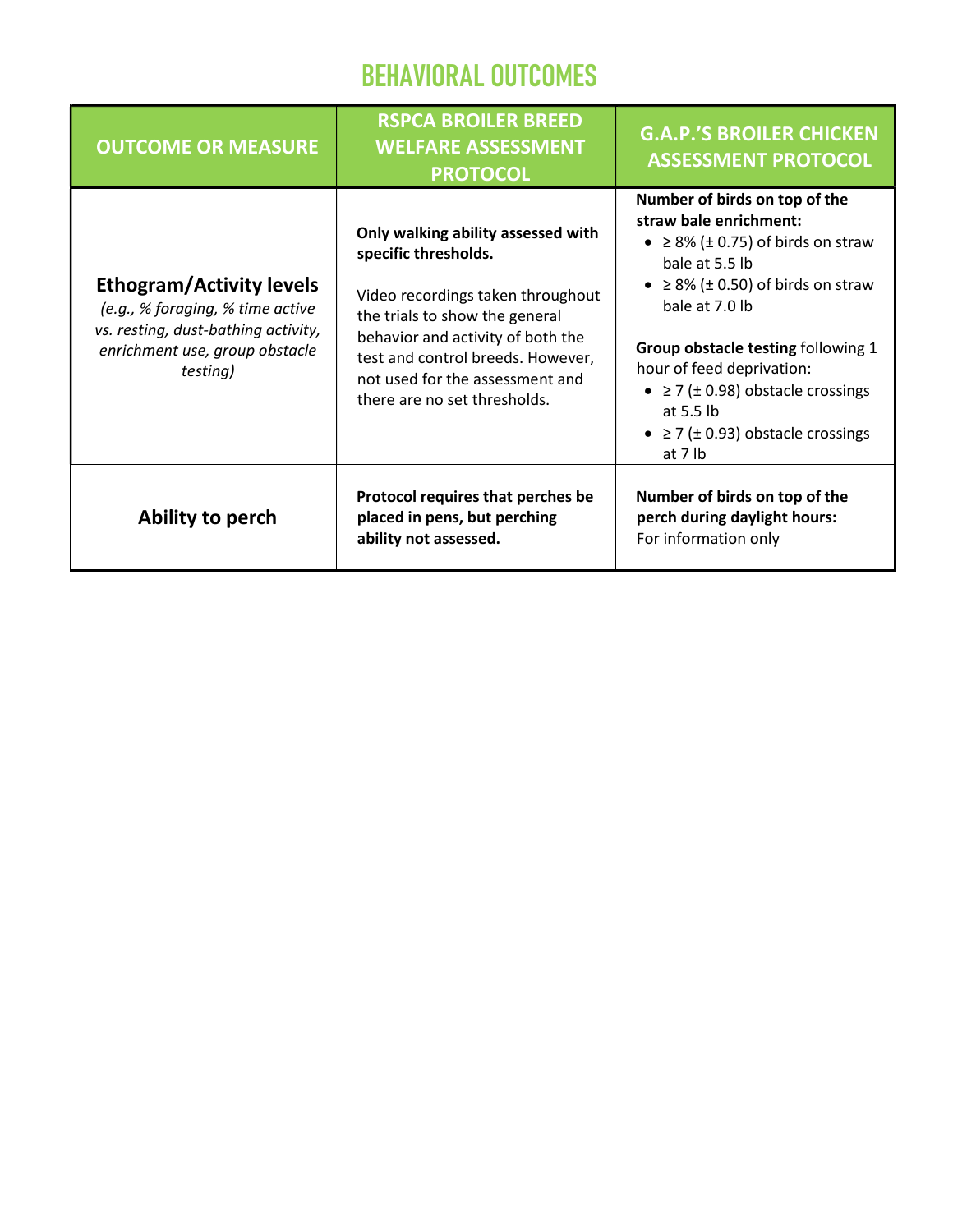#### PROCESSING/QUALITY OUTCOMES

| <b>OUTCOME OR MEASURE</b>                                                                             | <b>RSPCA BROILER BREED</b><br><b>WELFARE ASSESSMENT</b><br><b>PROTOCOL</b>                                                                                                          | <b>G.A.P.'S BROILER CHICKEN</b><br><b>ASSESSMENT PROTOCOL</b>                                                                                                                                                                                                                                                                       |
|-------------------------------------------------------------------------------------------------------|-------------------------------------------------------------------------------------------------------------------------------------------------------------------------------------|-------------------------------------------------------------------------------------------------------------------------------------------------------------------------------------------------------------------------------------------------------------------------------------------------------------------------------------|
|                                                                                                       | Any slaughter data that is<br>available must be recorded,<br>including percentages of dead-on-                                                                                      | No slaughter outcomes measured<br>besides muscle integrity.                                                                                                                                                                                                                                                                         |
| <b>Slaughter outcomes</b>                                                                             | arrivals, factory rejections, carcass<br>downgrades, breast blisters,<br>scratches, and grade A's. However,<br>data not analyzed for assessment<br>and there are no set thresholds. | Assessment focuses on thresholds<br>for mortalities, culls, and morbidity<br>during grow out to a final body<br>weight of 7 lb.                                                                                                                                                                                                     |
| <b>Flock uniformity</b>                                                                               | Not assessed                                                                                                                                                                        | Not assessed                                                                                                                                                                                                                                                                                                                        |
| <b>Processing yields</b><br>(Breast, thigh meat)                                                      | Not assessed                                                                                                                                                                        | Not assessed                                                                                                                                                                                                                                                                                                                        |
| <b>Muscle integrity</b><br>(Incidence of white striping,<br>wooden breast, or other<br>abnormalities) | Data on white striping and wooden<br>breast collected upon request, but<br>not required for protocol.<br>Measurement scale not provided<br>in protocol.                             | Wooden breast measured using 0-<br>3 scale<br>% Severe wooden breast (score 3):<br>• $\leq 10\%$ (± 2.72) at 5.5 lb<br>• $\leq$ 15% ( $\pm$ 2.76) at 7 lb<br>White striping measured using 0-3<br>scale<br>% Severe white striping<br>(scores 2 & 3):<br>• $\leq$ 5% ( $\pm$ 2.30) at 5.5 lb<br>• $\leq 10\%$ ( $\pm$ 2.33) at 7 lb |
| <b>Meat texture</b>                                                                                   | <b>Not assessed</b>                                                                                                                                                                 | Not assessed                                                                                                                                                                                                                                                                                                                        |
| <b>Skin condition</b><br>(Scratches, tears, color)                                                    | <b>Scratches and breast blisters</b><br>recorded at slaughter, if data is<br>available. However, the data is not<br>used for breed assessment and<br>there are no set thresholds.   | Not assessed                                                                                                                                                                                                                                                                                                                        |
| Fat<br>(Color and %)                                                                                  | Not assessed                                                                                                                                                                        | Not assessed                                                                                                                                                                                                                                                                                                                        |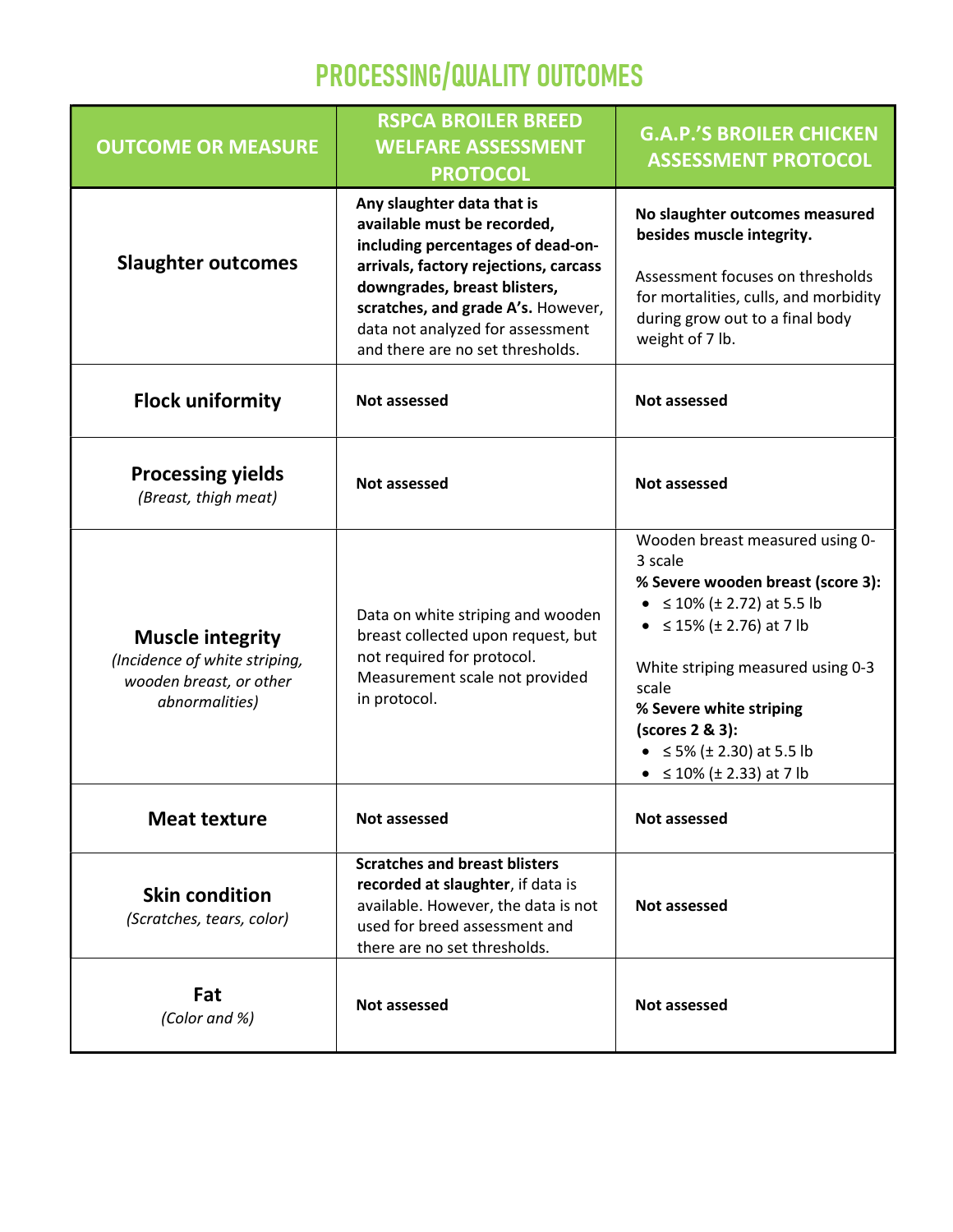#### LITERATURE CITED O

- 1. Cobb-Vantress. Cobb 500 Broiler Performance & Nutrition Supplement (2022). https://www.cobbvantress.com/assets/Cobb-Files/product-guides/5502e86566/2022-Cobb500-Broiler-Performance-Nutrition-Supplement.pdf (2022).
- 2. Aviagen. Ross 308: Broiler performance objectives. https://en.aviagen.com/assets/Tech\_Center/Ross\_Broiler/Ross308-308FF-BroilerPO2019-EN.pdf (2019).
- 3. Aviagen. Ross 708: Performance Objectives. https://en.aviagen.com/assets/Tech\_Center/Ross\_Broiler/Ross-708-BroilerPO2019-EN.pdf (2019).
- 4. Bessei, W. Welfare of broilers: A review. Worlds. Poult. Sci. J. 62, (2006).
- 5. Hartcher, K. M. & Lum, H. K. Genetic selection of broilers and welfare consequences: a review. https://doi.org/10.1080/00439339.2019.1680025 76, 154–167 (2019).
- 6. Rayner, A. C., Newberry, R. C., Vas, J. & Mullan, S. Slow-growing broilers are healthier and express more behavioural indicators of positive welfare. Sci. Rep. 10, (2020).
- 7. Baxter, M., Richmond, A., Lavery, U. & O'Connell, N. E. A comparison of fast growing broiler chickens with a slower-growing breed type reared on Higher Welfare commercial farms. PLoS One 16, (2021).
- 8. Shim, M. Y. et al. The effects of growth rate on leg morphology and tibia breaking strength, mineral density, mineral content, and bone ash in broilers. Poult. Sci. 91, 1790-1795 (2012).
- 9. Wallenbeck, A., Wilhelmsson, S., Jönsson, L., Gunnarsson, S. & Yngvesson, J. Behaviour in one fastgrowing and one slower-growing broiler (Gallus gallus domesticus) hybrid fed a high- or low-protein diet during a 10-week rearing period. Acta Agric. Scand. A Anim. Sci. 66, 168-176 (2016).
- 10. Dixon, L. M. Slow and steady wins the race: The behaviour and welfare of commercial faster growing broiler breeds compared to a commercial slower growing breed. PLoS One 15, 1-20 (2020).
- 11. Santos, M. N. et al. In pursuit of a better broiler: walking ability and incidence of contact dermatitis in conventional and slower growing strains of broiler chickens. Poult. Sci. 100, 101309 (2021).
- 12. de Jong, I. C. et al. Providing environmental enrichments affects activity and performance, but not leg health in fast- and slower-growing broiler chickens. Appl. Anim. Behav. Sci. 241, 105375 (2021).
- 13. Dawson, L. C., Widowski, T. M., Liu, Z., Edwards, A. M. & Torrey, S. In pursuit of a better broiler: a comparison of the inactivity, behavior, and enrichment use of fast- and slower growing broiler chickens. Poult. Sci. 100, (2021).
- 14. National Chicken Council (NCC). National Chicken Council (NCC) US Chicken Consumption FINAL Report 240718. (2018).
- 15. Manning, L., Chadd, S. A. & Baines, R. N. Key health and welfare indicators for broiler production. Worlds. Poult. Sci. J. 63, 46–62 (2007).
- 16. Grandin, T. Poultry Slaughter Plant and Farm Audit: Critical Control Points for Bird Welfare (Updated July 2009). http://www.grandin.com/poultry.audit.html (2009).
- 17. Main, D. C. J., Whay, H. R., Leeb, C. & Webster, A. F. J. Formal animal-based welfare assessment in UK certification scheme...: Ingenta Connect. Anim. Welf. 16, 233–236 (2007).
- 18. Marchewka, J., Watanabe, T. T. N., Ferrante, V. & Estevez, I. Welfare assessment in broiler farms: Transect walks versus individual scoring. Poult. Sci. 92, 2588–2599 (2013).
- 19. Webster, J. The assessment and implementation of animal welfare: theory into practice. Rev. sci. tech. Off. int. Epiz 24, 723–734 (2005).
- 20. Dawkins, M. S., Lee, H. joo, Waitt, C. D. & Roberts, S. J. Optical flow patterns in broiler chicken flocks as automated measures of behaviour and gait. Appl. Anim. Behav. Sci. 119, 203-209 (2009).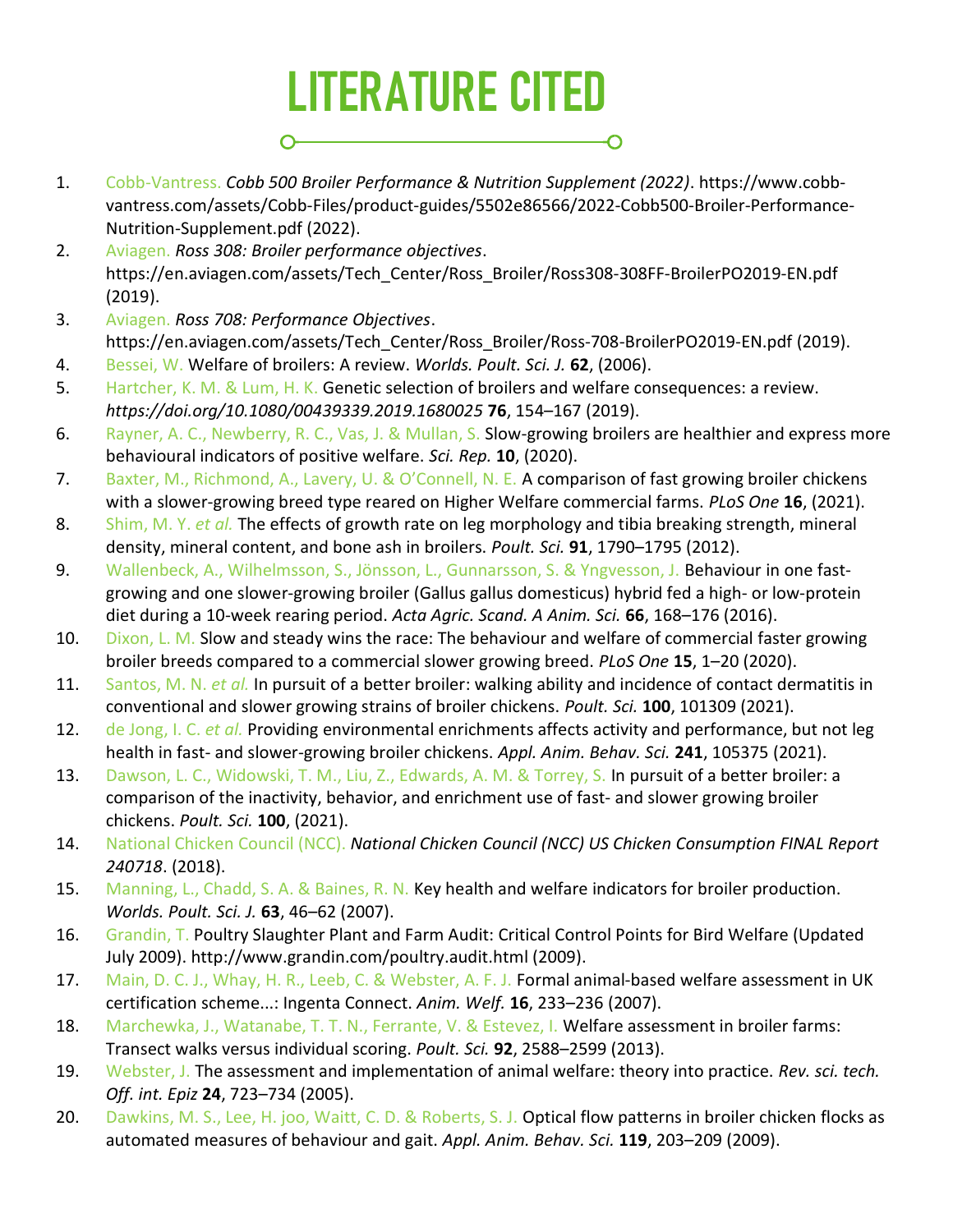- 21. Silvera, A. M. et al. Lameness assessment with automatic monitoring of activity in commercial broiler flocks. Poult. Sci. 96, 2013–2017 (2017).
- 22. Global Animal Partnership. Global Animal Partnership's 5-Step® Animal Welfare Standards for Chickens Raised for Meat v3.2. https://globalanimalpartnership.org/wp-content/uploads/2020/05/G.A.P.s-Animal-Welfare-Standards-for-Chickens-Raised-for-Meat-v3.2.pdf (2020).
- 23. Wilhelmsson, S., Yngvesson, J., Jönsson, L., Gunnarsson, S. & Wallenbeck, A. Welfare Quality® assessment of a fast-growing and a slower-growing broiler hybrid, reared until 10 weeks and fed a lowprotein, high-protein or mussel-meal diet. Livest. Sci. 219, 71–79 (2019).
- 24. de Jong, I. C. et al. Providing environmental enrichments affects activity and performance, but not leg health in fast- and slower-growing broiler chickens. Appl. Anim. Behav. Sci. 241, 105375 (2021).
- 25. Castellini, C. et al. Adaptation to organic rearing system of eight different chicken genotypes: Behaviour, welfare and performance. Ital. J. Anim. Sci. 15, 37-46 (2016).
- 26. Bokkers, E. A. M. & Koene, P. Behaviour of fast-and slow growing broilers to 12 weeks of age and the physical consequences. Appl. Anim. Behav. Sci. 81, 59–72 (2003).
- 27. Malchow, J., Berk, J., Puppe, B. & Schrader, L. Perches or grids? What do rearing chickens differing in growth performance prefer for roosting? Poult. Sci. 98, 29–38 (2019).
- 28. de Jong, I. C., van Harn, J., Gunnink, H., Hindle, V. A. & Lourens, A. Footpad dermatitis in Dutch broiler flocks: Prevalence and factors of influence. Poult. Sci. 91, 1569-1574 (2012).
- 29. The Royal Society for the Prevention of Cruelty to Animals (RSPCA). RSPCA Broiler Breed Welfare Assessment Protocol. https://www.rspca.org.uk/documents/1494935/9042554/RSPCA+Broiler+Welfare+Assessment+Protoc
- ol+May17.pdf/a8dfa8ff-69ed-e1ab-c908-b1523e4ec642?t=1553171031284&download=true (2017) 30. Torrey, S. et al. Final Research Results Report Prepared for Global Animal Partnership. https://globalanimalpartnership.org/wpcontent/uploads/2020/09/Better Chicken Project Summary Report Global Animal Partnership.pdf (2020).
- 31. Dawkins, M. S., Donnelly, C. A. & Jones, T. A. Chicken welfare is influenced more by housing conditions than by stocking density. Nature 427, 342-344 (2004).
- 32. Official Journal of the European Union. COMMISSION REGULATION (EC) No 543/2008 of laying down detailed rules for the application of Council Regulation (EC) No 1234/2007 as regards the marketing standards for poultrymeat. https://eur
	- lex.europa.eu/LexUriServ/LexUriServ.do?uri=OJ:L:2008:157:0046:0087:EN:PDF (2008).
- 33. Global Animal Partnership. Global Animal Partnership's Better Chicken Project: Broiler Chicken Assessment Protocol v1.0. www.globalanimalpartnership.org/standards/chickens. (2021).